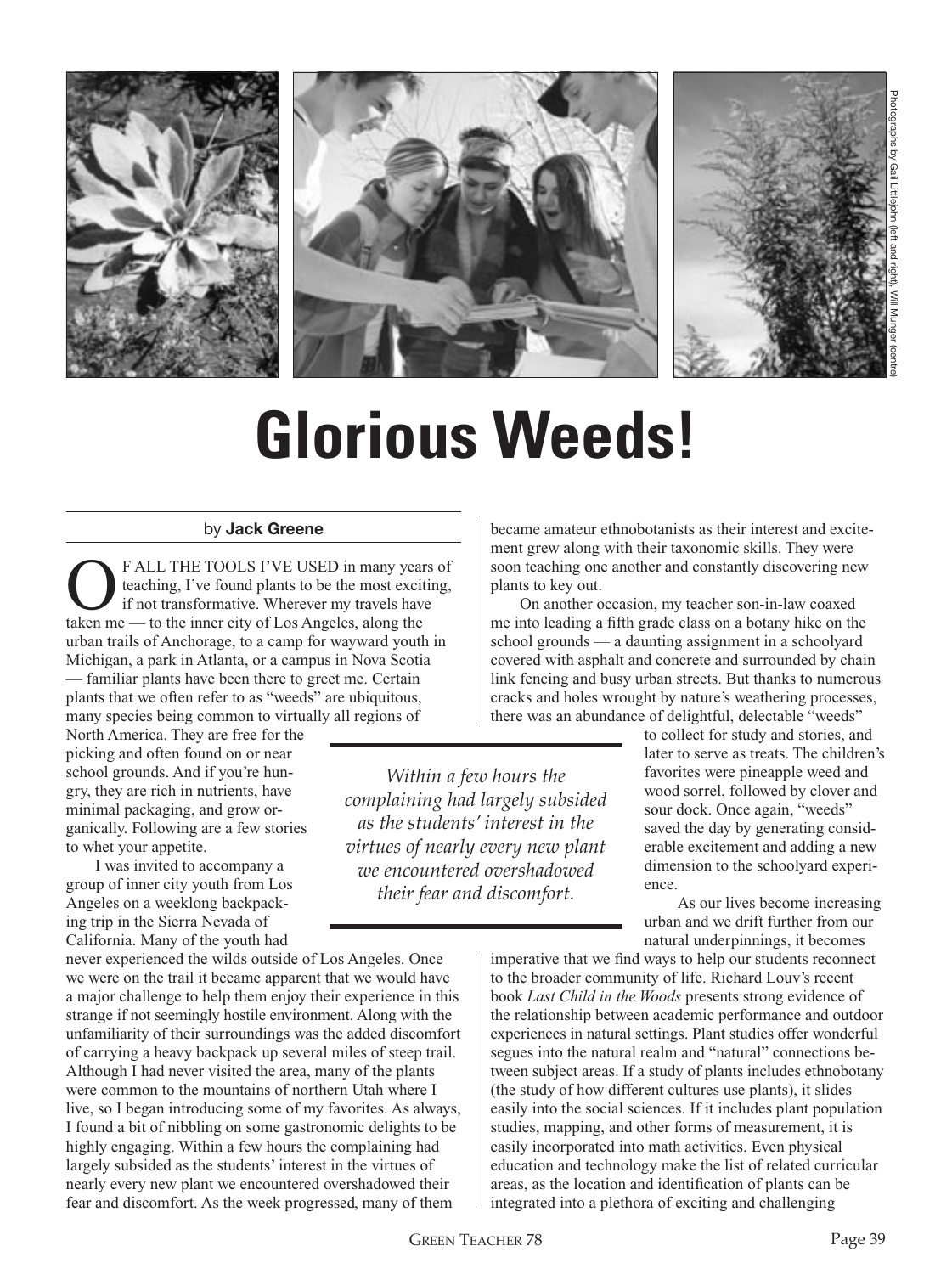orienteering activities using compass or Global Positioning System (GPS) tools.

 I often introduce plants by stating that Native Americans had no word in their vocabulary for "weeds," as all plants had uses. Even poisonous species were often utilized medicinally, or for hunting and warfare. I challenge my students to choose any plant they consider a weed and to find some human use for it or learn its ecological significance, especially in its place of origin. The further they look, the longer their lists grow. They often discover that different Native tribes had different uses for the same plant. Further, I mention that great mystery awaits explorers of the plant world, as new plants continue to be discovered. Perhaps only ten percent have been listed in botanical literature, and of those less than one percent have been researched for medicinal application. Finally, I emphasize that many "weeds" that we attempt to remove from our lawns and gardens have greater nutrient value than our cultivated plants.

### **Plant identification**

There are many excellent resources for identifying plants, including field guides and other books with dichotomous keys, websites, plant collections, and knowledgeable individuals. If your students are from gardening families, they or their parents may be helpful. Master gardeners, greenhouse operators, nature center staff, members of native plant societies, and land management agencies are good resources as well. I have found slides and flash cards of plants to be very effective for teaching my students. In addition, students can use plant identification websites to enhance their skills, and, with a color printer, can make their own flash cards. I concentrate on identifying the most common plants found in the immediate area and group them according to habitat type (e.g., wetland, forest, field, disturbed area).

# **Collecting and ingesting plants safely**

*For the plants' safety:* 

1. Take care not to over-harvest, especially if you find only a few of a particular species in the area.

2. If you are not going to use the root, leave it in the ground to reduce the impact on soil and allow for the plant's regeneration.

3. If the plant is an aggressive invasive species, avoid transporting its seeds.

#### *For the humans' safety:*

1. Never eat a plant unless you are certain of its identity.

2. Know which part of the plant is safe to use.

3. Eat only small quantities to avoid possible allergic reactions.

4. If the area has been sprayed, or is an industrialized area, wash plants before eating them and avoid eating large quantities unless they have been tested and are known to be safe.

#### **Other activities**

Following is a brief description of some of my favorite activities.

**Plant collection:** Have students make a plant collection to use as a reference at school or at home.

**Food preparation:** Research the nutrient values of "weed" plants and compare to the nutrient values of similar cultivated plants (see chart). Try out recipes using native plants and weeds. This can be done as a homework assignment or in a homemaking lab at school. My students bring in their preparations for the class to sample — a potpourri of wildness!

## **Eat Your Weeds!**



Harvesting and preparing dishes of "weed greens" is one of the most enjoyable aspects of a study of wild plants. Most edible weeds and wild plants are low in fat and higher in vitamins than store-bought produce. Compare the Vitamin A and C in wild plants and common garden plants in the chart.



| <b>Plant</b>     | <b>Vitamin A</b><br>Units/100 g | <b>Vitamin C</b><br>Mg/100g |
|------------------|---------------------------------|-----------------------------|
| Dandelion greens | 4,931                           | 35                          |
| Lamb's quarter   | 15,000                          | 130                         |
| Plantain         | 10,000                          | 19                          |
| Purslane         | 8,300                           | 26                          |
| Prickly lettuce  | 9,700                           | 44                          |
| Shepherd's purse | 5,000                           | 91                          |
| <b>Broccoli</b>  | 660                             | 89                          |
| Celery           | 240                             | 9                           |
| Leaf lettuce     | 330                             | 6                           |
| Green onions     | 2,000                           | 32                          |
| Spinach          | 8,100                           | 51                          |

Data on wild and domestic plants are from T.M. Zennie and C.D. Ogzewalla, "Ascorbic Acid and Vitamin A Content of Edible Wild Plants of Ohio and Kentucky," *Journal of Economic Botany*, vol. 31, 1977, pp. 76-79. Additional data on domestic plants are from Nutrition in Foods, <www.nutritioninfoods.com>.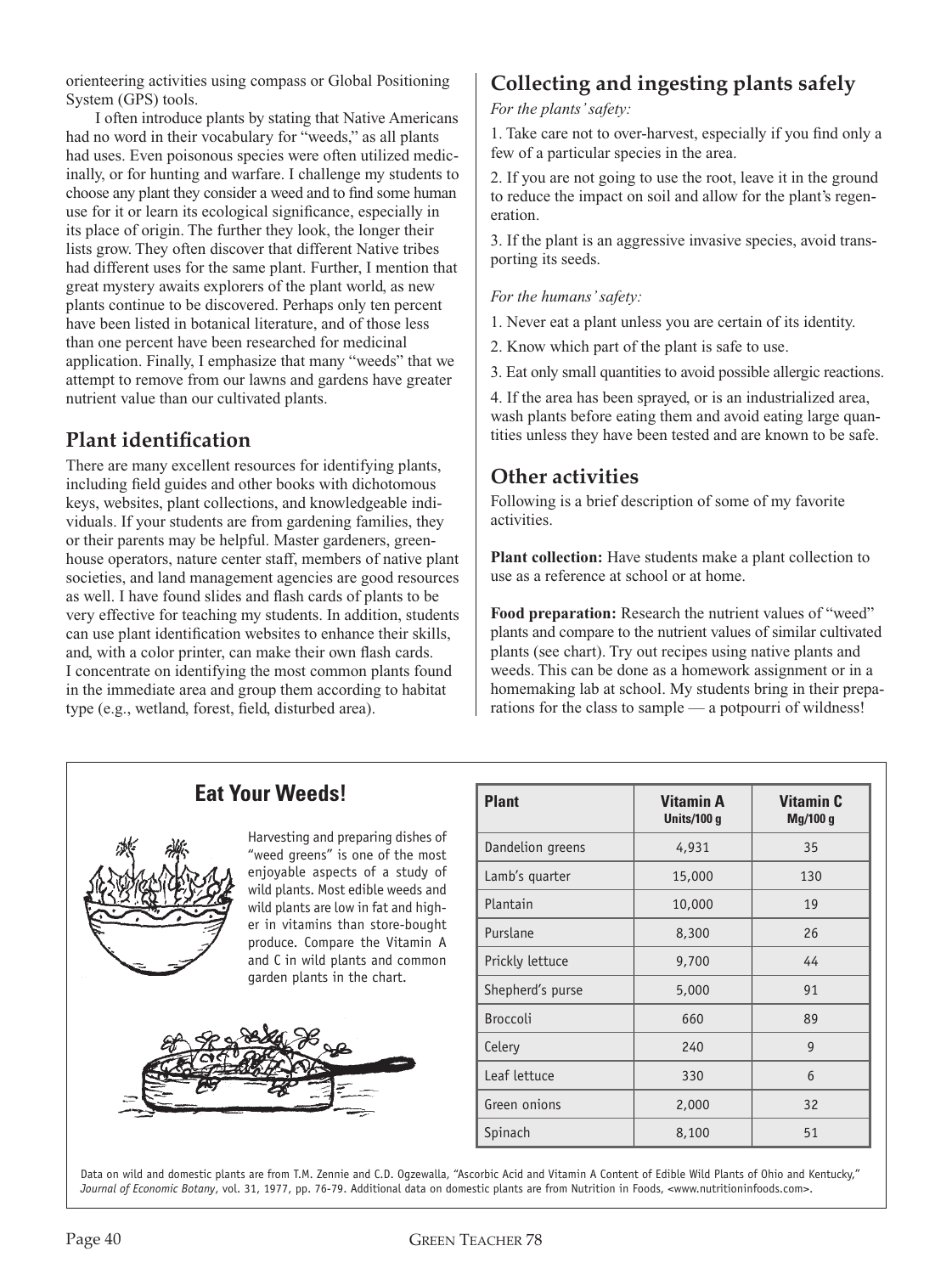**Ethnobotany research:** Research the ways in which plants have been used by people of different cultures.

**Weed garden:** Till an area and observe the new plants that grow there naturally. "Weeds" are often the first to become established. Identify them and research their uses.

**Biotic communities:** Observe and list the plant types associated with different biotic communities (e.g., forests, fields, wetlands, shrublands) and with different environmental factors (e.g., sandy soil and clay soil, south-facing and northfacing slopes).

**Weed transects:** Establish transects and measure and compare native and exotic species of weeds. Track their changes over time.

**Plant orienteering:** Establish an orienteering course in which students navigate to various GPS or compass points to locate and identify specific trees, shrubs, and other plants.

**Weeds in art:** Draw or paint your favorite weed. Use weeds for nature crafts.

# **Plants in your neighborhood**

A host of common plants can be found in almost all regions of North America. Considered weeds, many of these plants are loaded with nutrients, have very exciting histories, and ripen well before garden varieties. The following are brief descriptions of five favorites that have wide distribution.<sup>1</sup>

**Chickweed** *(Stellaria media)*: Other names include satin flower, stitchwort, starwort, adder's mouth, and skirt buttons. Harvest time is from early spring through autumn. Chickweed is a tender, mild-tasting plant that can be used in a wide variety of dishes. The greens are low in calories and packed with copper, iron, phosphorous, calcium, potassium, and vitamin C. As its name implies, chickweed is well liked by chickens and other poultry. The seeds have been used for centuries as feed for caged birds. Rabbits and pigs also thrive on the greens and seeds. Ancient Romans regarded chickweed as "the elixir of life."

**Dandelion** *(Taraxacum officinale)*: Other names include lion's tooth, priest's crown, blowball, swine snout, and cankerwort. Different parts of this amazing plant can be harvested throughout the year. Harvest the leaves before flowers appear. Many foragers cut dandelions about one inch below the surface of the ground in order to harvest the tasty dandelion "heart." Spring and autumn are the best times to harvest dandelion roots. Dandelion buds are good pickled and added to omelettes. The flowers are rich in vitamin D. The greens are exceptionally high in vitamins A, B, and C, and the minerals copper, phosphorus, potassium, iron, calcium, and magnesium. During World War Two, the Russians

cultivated a species of dandelion for its "milk," which was high in latex and could be used as a rubber substitute.

**Lamb's Quarter** *(Chenopodium album)*: Other names include pigweed, wild spinach, fat hen, hog's delight, strawberry blite, and Indian spinach. The best harvest time is

spring to early summer. The greens are rich in protein, vitamins A and C, the B vitamins thiamine, riboflavin, and niacin, and the minerals iron, calcium, phosphorus, and potassium. The seeds are used like poppy seed and are suitable as seasoning or as a grain or coffee substitute. They can even be harvested after a heavy frost. Lamb's quarter was a famine plant during times of warfare. Napoleon relied on the ground seeds for making a black bread to feed his troops. During World War Two, the greens were frequently harvested as a food source.

**Shepherd's Purse** *(Capsella bursapastoris)*: Other names include lady's purse, pickpocket, mother's heart, poor man's pharmacetty, and pepper and salt. The leaves are best when harvested in spring, the seeds in summer and fall, and the roots in spring or fall. A

member of the mustard family, this highly nutritious plant provides lots of calcium, iron, potassium, phosphorous, and vitamins A, B, and C. The flower buds are high in protein. It is extremely high in vitamin K, the blood-clotting vitamin. Shepherd's purse was brought to North America with the pilgrims and sold at markets in Philadelphia into the 1800s. It is still grown commercially in China. The seeds are sometimes scattered over water to control mosquitoes, as they produce a gummy substance that binds to the mouths of larvae and kills them.

**Plantain** *(Plantago major)*: Other names include white man's footstep, waybread, cart-track plant, and soldier's herb. Early spring is the best time to harvest common plantain greens, while early fall is best for seeds. Seeds make a good, unleavened bread. Plantain provides beta-carotene, calcium, and mucilage, which reduces both LDL cholesterol and triglycerides, helping to prevent heart disease. Scots called plantain the "plant of healing" for its many medicinal properties. On St. John's Eve (summer solstice) during the Middle Ages, plantain was smoked and then hung in barns and homes as protection against evil. It has been reported that cobra-stricken mongooses neutralize the venom with plantain and that toads have done the same when bitten by spiders.

# **Giving thanks**

While teaching a nature crafts course at Central Michigan University, I had the great honor and pleasure of accompanying Chief Little Elk and his son Little Bear of the Saginaw Chippewa Indian Reservation on an outing to collect black ash trees for a basket weaving project he was assisting me

Page 40 GREEN TEACHER 78 GREEN TEACHER 78 Page 41



Using a hand lens for close observation

of flower parts.